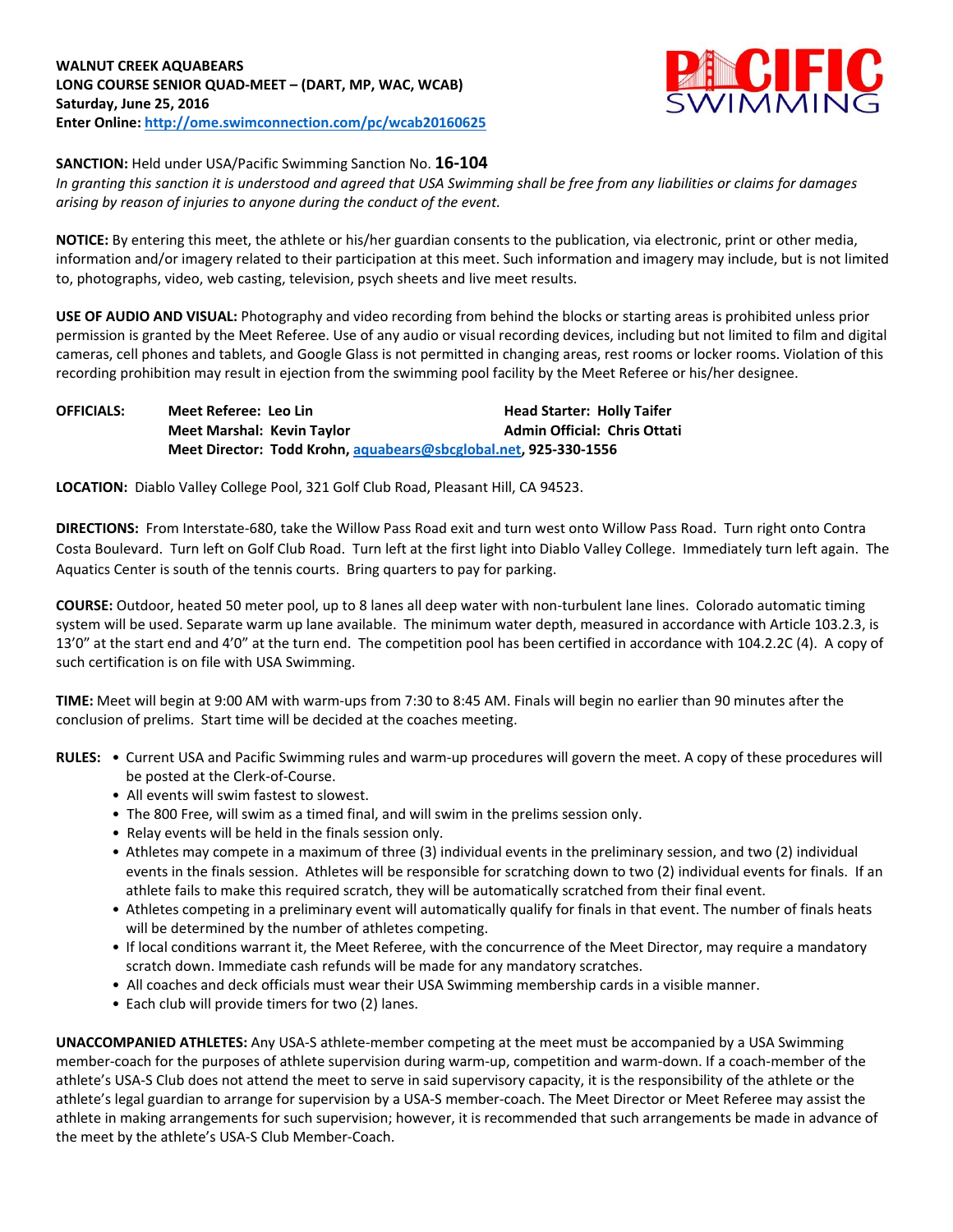**RACING STARTS:** Athletes must be certified by a USA-S member-coach as being proficient in performing a racing start, or must start the race in the water. It is the responsibility of the athlete or the athlete's legal guardian to ensure compliance with this requirement.

**RESTRICTIONS:** • Smoking and the use of other tobacco products is prohibited on the pool deck, in the locker rooms, in spectator

- seating, on standing areas and in all areas used by athletes, during the meet and during warm-up periods.
- Sale and use of alcoholic beverages is prohibited in all areas of the meet venue.
- No glass containers are allowed in the meet venue.
- No propane heater is permitted except for snack bar/meet operations.
- All shelters must be properly secured.
- Changing into or out of swimsuits other than in locker rooms or other designated areas is prohibited.

• Destructive devices, to include but not limited to, explosive devices and equipment, firearms (open or concealed), blades, knives, mace, stun guns and blunt objects are strictly prohibited in the swimming facility and its surrounding areas. If observed, the Meet Referee or his/her designee may ask that these devices be stored safely away from the public or removed from the facility. Noncompliance may result in the reporting to law enforcement authorities and ejection from the facility. Law enforcement officers (LEO) are exempt per applicable laws.

• Coach's canopies only will be allowed on the pool deck. No set up before 7:00 a.m.

- **ELIGIBILITY:**  Athletes must be current members of USA-S and enter their name and registration number on the meet entry card as they are shown on their Registration Card. If this is not done, it may be difficult to match the athlete with the registration and times database. The meet host will check all athlete registrations against the SWIMS database and if not found to be registered, the Meet Director shall accept the registration at the meet (a \$10 surcharge will be added to the regular registration fee). Duplicate registrations will be refunded by mail.
	- Disabled athletes are welcome to attend this meet and should contact the Meet Director or Meet Referee regarding special accommodations.
	- Meet is open to all qualified athletes who will be attending high school in 2016, or older, and are registered with DART, MP, WAC, or WCAB. Athletes who are unattached, but participating with DART, MP, WAC, or WCAB are eligible to enter the meet.
	- Entries with "NO TIME" will be accepted.

**ENTRY FEES:** \$6.50 per individual event plus a \$10.00 per athlete participation fee. Entries will be rejected if payment is not sent at time of request. No refunds will be made, except mandatory scratch downs.

**ONLINE ENTRIES:** To enter online go to **<http://ome.swimconnection.com/pc/wcab20160625>** to receive an immediate entry confirmation this method requires payment by credit card. Swim Connection LLC charges a processing fee for this service, equal to \$1 per athlete plus 5% of the total Entry Fees. Please note that the processing fee is a separate fee from the Entry Fees. If you do not wish to pay the processing fee, enter the meet using a mail entry. **Entering online is a convenience, is completely voluntary, and is in no way required or expected of an athlete by Pacific Swimming.** Online entries will be accepted through Wednesday, **June 22, 2016.** 

**MAILED OR HAND DELIVERED ENTRIES:** Entries must be on the attached consolidated entry form. Forms must be filled out completely and printed clearly with the athlete's best time. Entries must be entered using the current Pacific Swimming procedure: and postmarked by midnight, Monday, June 20, 2016, or hand delivered by 6:30 p.m. Wednesday, **June 22, 2016.** No late entries will be accepted. Requests for confirmation of receipt of entries should include a self-addressed envelope.

## **Make check payable to: Walnut Creek Aquabears**

| Mail entries or hand-deliver entries to: | <b>Todd Krohn</b>       |
|------------------------------------------|-------------------------|
|                                          | <b>6 Easton Court</b>   |
|                                          | <b>Orinda, CA 94563</b> |

**CHECK-IN: Prelims:** This session will be pre-seeded. Athletes will not be required to check in.

**Finals:** This session will be deck seeded. Athletes will be responsible for scratching down to two (2) individual events for finals. If an athlete fails to make this required scratch with 15 minutes of the conclusion of finals, they will be automatically scratched from their third event.

**SCRATCHES:** Any scratches for the prelim session must be email t[o aquabears@sbcglobal.net](mailto:aquabears@sbcglobal.net) by Friday, June 24.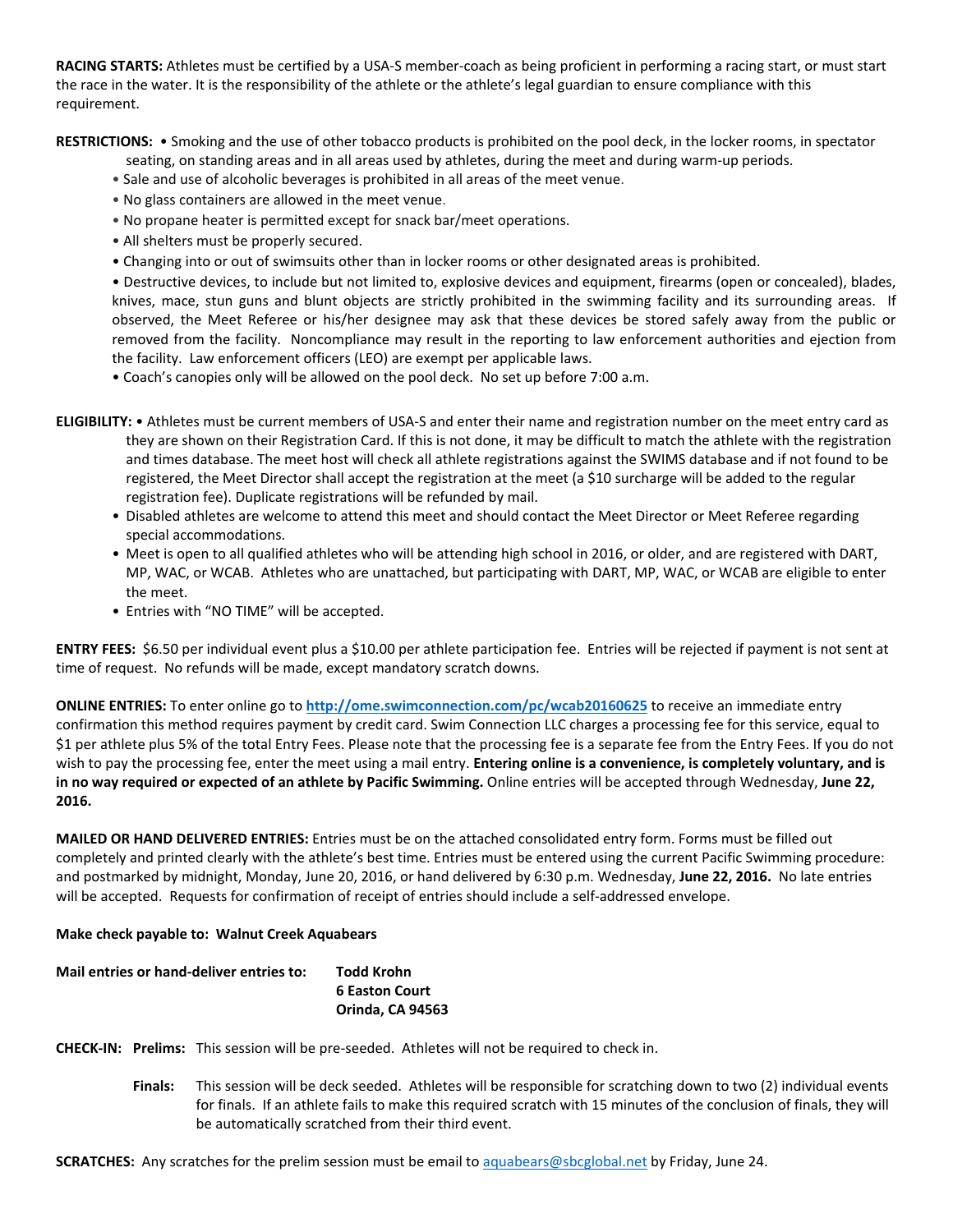## **ADMISSION:** Free.

**HOSPITALITY:** Light hospitality for timers. Full hospitality for coaches and officials. Lunches will be provided for coaches, athletes, and working officials. There will not be a snack bar.

**SCORING:** Places in finals will be scored to the top six (6) in each event. Individual scoring will be 8-6-4-3-2-1, and scoring for relays will be 16-12-8-6-5-2. Teams may score only two relays per event, but enter as many as they like.

| Girls Event # | Event          | <b>Boys Event #</b> |  |  |  |
|---------------|----------------|---------------------|--|--|--|
| $\mathbf{1}$  | 800 Free*      | $\overline{2}$      |  |  |  |
| 3             | 200 Free       | 4                   |  |  |  |
| 5             | 100 Back       | 6                   |  |  |  |
| 7             | 100 Breast     | 8                   |  |  |  |
| 9             | 200 Fly        | 10                  |  |  |  |
| 11            | 50 Free        | 12                  |  |  |  |
| 13            | 100 Free       | 14                  |  |  |  |
| 15            | 200 Back       | 16                  |  |  |  |
| 17            | 200 Breast     | 18                  |  |  |  |
| 19            | 400 Free       | 20                  |  |  |  |
| 21            | <b>100 Fly</b> | 22                  |  |  |  |
| 23            | 200 IM         | 24                  |  |  |  |

## **ORDER OF EVENTS**

The 800 Free, will swim as a timed final, and will swim in the prelims session only.

In finals, there will be a 10 minute break before the start of event 13. In prelims, there will be a 10 minute break before the start of event 13. Additional breaks may be requested at the coaches meeting.